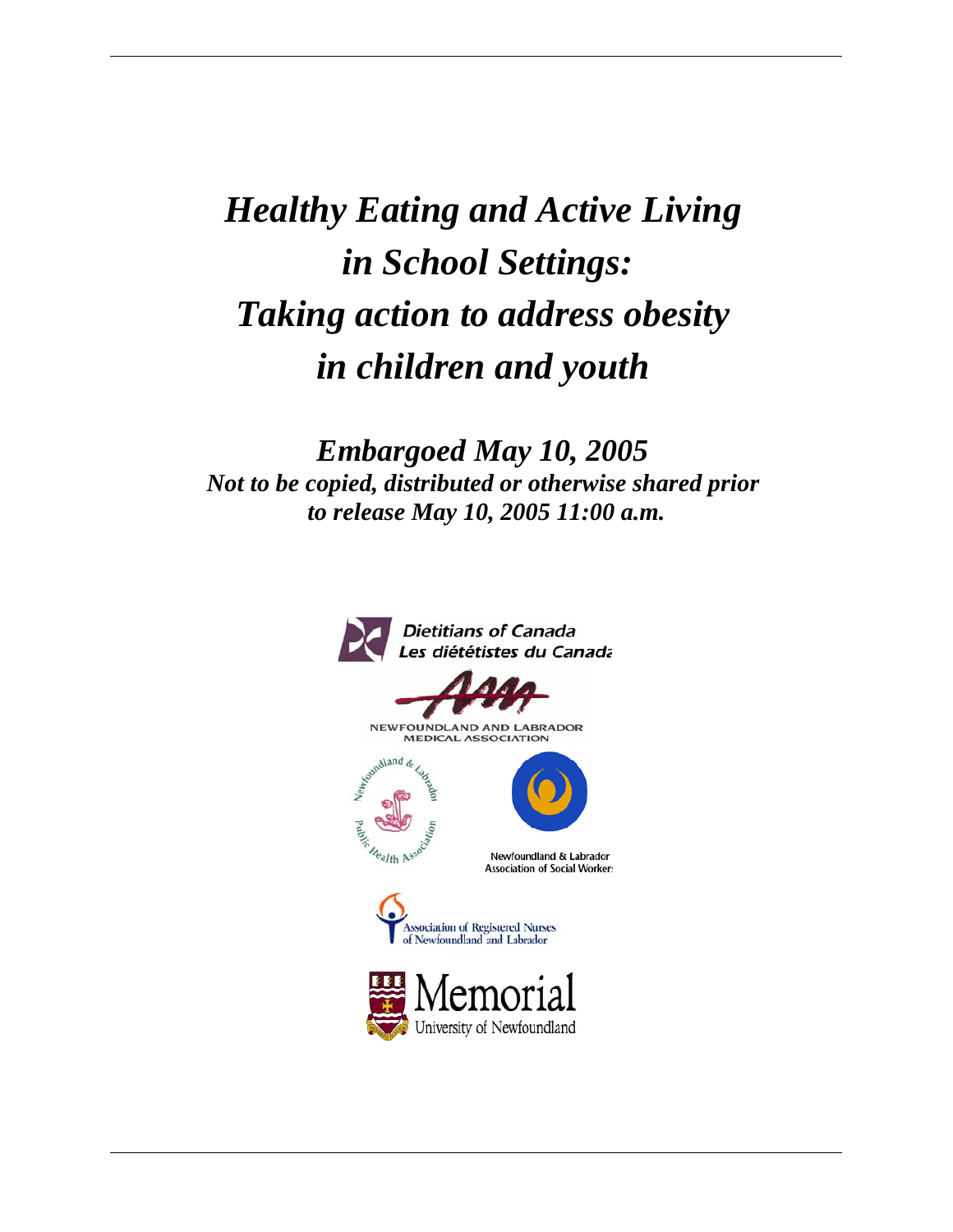## **EXECUTIVE SUMMARY**

The Government of Newfoundland and Labrador has the opportunity to implement healthy school food and active living policies (or regulations as appropriate) that build on the successes within our province and elsewhere. We recommend that:

- 1. The Provincial Departments of Education and Health and Community Services develop policies and provide human and financial resources for an implementation plan that ensures schools model healthy food choices by offering only healthy food and beverage selections in canteens, cafeterias, vending machines, school food programs, and developing and promoting guidelines for bagged lunches. Implementation of these policies should be completed within a three-year timeframe. The implementation process must provide the human and financial resources to involve the school, home and community to ensure education, awareness, action, and sustainability.
- 2. The Provincial Departments of Education and Health and Community Services develop policies and provide human and financial resources that ensure schools only offer healthy food and beverage choices during special events, fundraisers, and other activities deemed to be exceptional to regular school programming (such as sports tournaments, holiday concerts, and school leaving ceremonies). Implementation of these policies should be completed within a three-year timeframe. The implementation process must provide the human and financial resources to involve the school, home and community to ensure education, awareness, action, and sustainability.
- 3. The Provincial Government of Newfoundland and Labrador continue to give children and youth the opportunity to avail of healthy food and beverage choices in schools by continuing to support programs such as Kids Eat Smart Foundation of Newfoundland and Labrador and the School Milk Foundation of Newfoundland and Labrador. Additional funding may be necessary to ensure availability of school feeding programs where a need has been identified as well as the increased cost of providing fruits, vegetables and milk products in these programs to school age children throughout the province.
- 4. The Provincial Departments of Education, Health and Community Services, and Tourism, Culture and Recreation develop policies and provide resources to ensure schools offer 30 minutes per day of quality daily physical education for all children from K to 12 as per the minimum standards set by the **Canadian Association for Health, Physical Education, Recreation and Dance (CAHPERD)**.
- 5. The Provincial Departments of Education, Health and Community Services and Tourism, Culture and Recreation financially support active living opportunities to encourage physical activity throughout the school day such as safe playgrounds, appropriate staffing and volunteer levels to monitor activity during breaks inside and outside school, and active transportation programs.
- 6. The Provincial Government of Newfoundland and Labrador establish a Provincial Committee with representatives of the Department of Health and Community Services, the Department of Education, the Department of Tourism, Culture and Recreation, the Dietitians of Newfoundland and Labrador, and others as agreed, to review, monitor and evaluate the impact of the implementation of the Healthy Eating/Active Living Initiatives in schools throughout the province.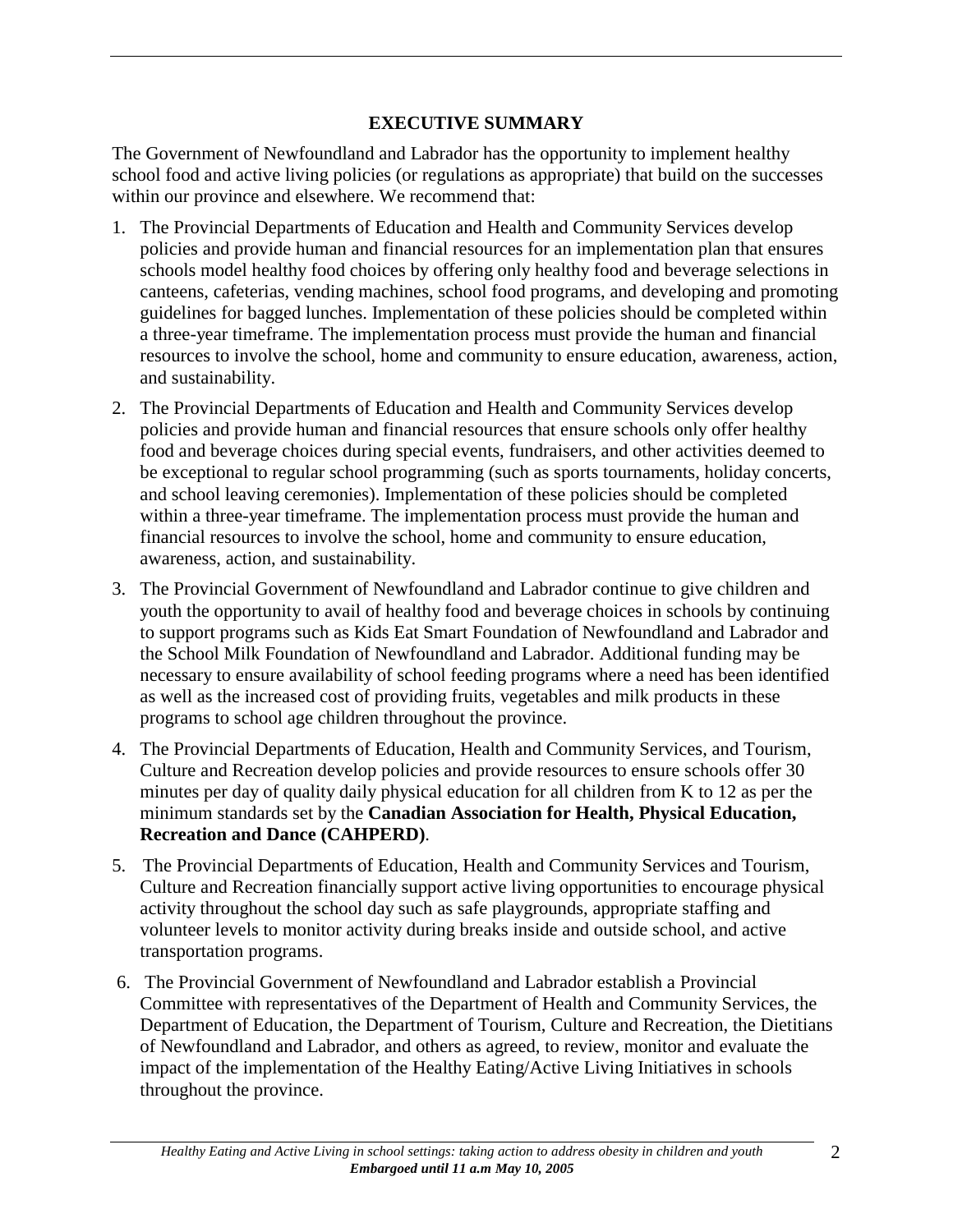#### **Introduction**

Good nutrition and regular physical activity are key components of health and well-being. Research has shown that children and youth who eat well and make healthy choices are better prepared to learn, be active, and maintain their health as adults. The incidence of childhood obesity in Canada has rung an alarm bell among many professional groups whose mandate includes health promotion and disease prevention. Addressing childhood obesity requires a population approach and multidisciplinary collaboration within the health sector and beyond.

The development of obesity involves a complex set of factors from multiple contexts that interact with one another to increase risk.<sup>1</sup> We recognize there is a need to address healthy eating and active living in a broader context looking at the determinants of health. These include – but are not limited to – conditions of childhood, income, availability of food, housing, employment and working conditions, and health and social services.<sup>2</sup>

The World Health Organization has identified five key evidence based strategies that will have a positive impact on reducing obesity:

- breastfeeding,
- regular physical education,
- reducing television viewing time,
- comprehensive school health programs, and
- community wide interventions. $3$

In Canada, research and analysis has concluded that there are similarities between the prevention of smoking and the prevention of obesity. Using the analogy put forward by the Canadian Population Health Institute in its report: *Improving the Health of Canadians* (2004), we can see that

- obesity is a health crisis,
- obesity has tremendous health and economic impacts,
- early intervention efforts to prevent obesity can minimize costs in the future.<sup>4</sup>

Canadian data demonstrates an increased risk of obesity among people with low income. The mechanism by which low income promotes obesity is complex. For adults, education is a strong determinant; for children, household income plays a major role. Children do not grow up in isolation. Conditions that affect the family, affect the child.

Next to the family, the school community is one of the most influential factors in a child's development. We recognize the complexity of obesity, however, in developing this brief, we have focused on the school age child and the opportunities the school setting provides for

<sup>-</sup>1 <sup>1</sup> Kim Raine, PhD, RD. Overweight and Obesity in Canada: A Population Health Perspective, August 2004 <sup>2</sup> Dennis Raphael Ed Social Determinants of Health CPSI 2004 1

Dennis Raphael, Ed. Social Determinants of Health, CPSI, 2004, 1

<sup>3</sup> Improving the Health of Canadians. Ottawa: 2004, 130

<sup>&</sup>lt;sup>4</sup> Improving the Health of Canadians. Ottawa: 2004,135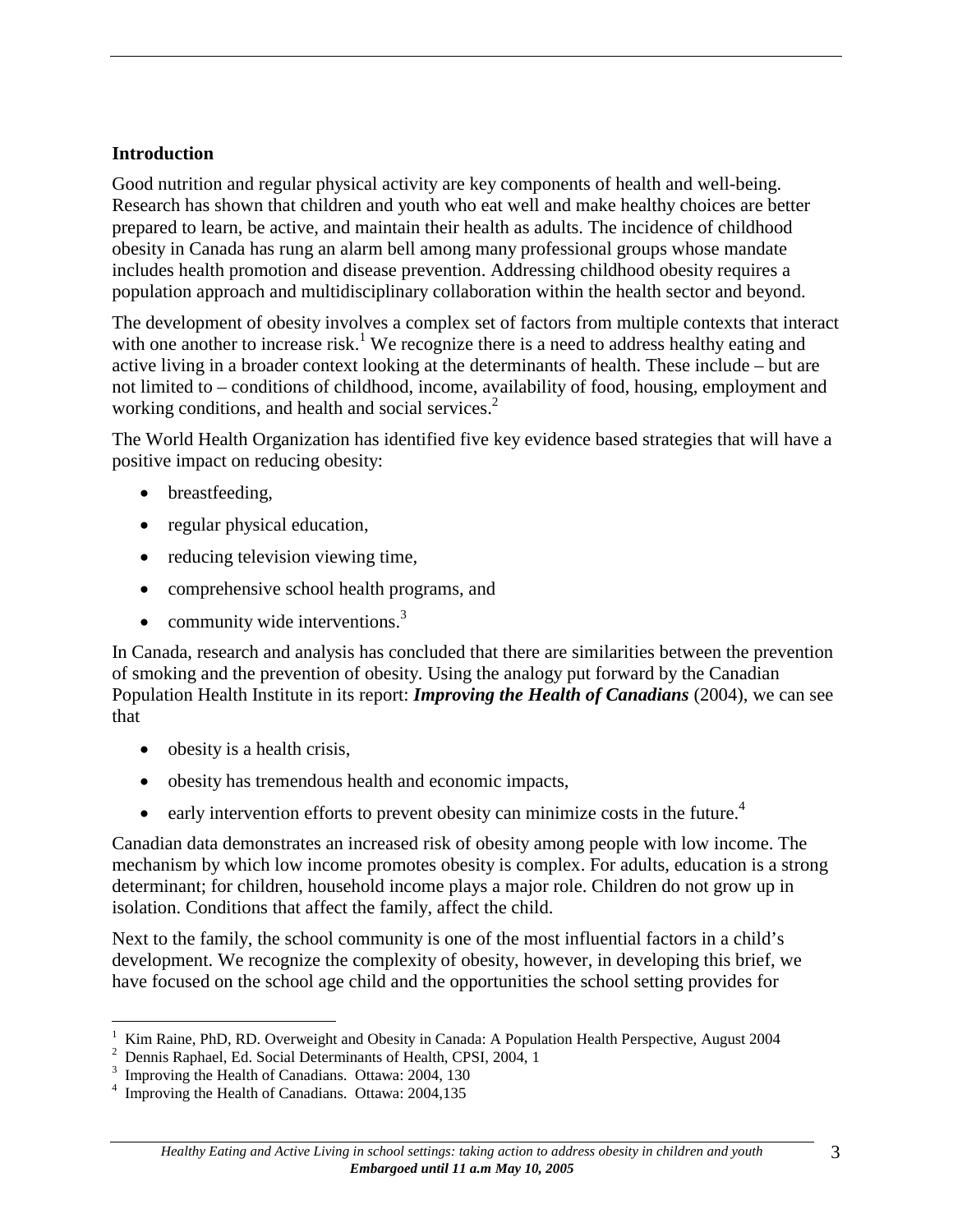modeling healthy eating and active living. We have reviewed the evidence on the impact of obesity on the health of children and youth with the expertise of health professionals and community stakeholders in a collaborative process. The Provincial Government through the Departments of Education, Health and Community Services and Tourism, Recreation and Culture has the opportunity to provide leadership to implement key policy changes to improve the health of children in this province by financially supporting the engagement of community stakeholders in a collaborative process (See Appendix A: Causal Web for Obesity).

#### *What do we know about obesity in children and youth?*

 Over the past two decades, rates of overweight and obesity have nearly tripled among Canadian children (*Improving the Health of Canadians*, 2004). We also know:

- In Newfoundland and Labrador, one in four preschool children are overweight or obese.<sup>5</sup>
- Children in Atlantic Canada are at greater risk of being overweight.<sup>6</sup>
- Children aged two to 11 living in low income families were 1.5 times more likely to be obese compared to children in families with higher incomes.<sup>7</sup>
- Almost 80 percent of children aged 12 to 19 are not getting enough exercise to meet the international guidelines for optimal growth and development.<sup>8</sup> Further, 25 per cent of children and adolescents, especially girls, did not take part in any physical activity.<sup>9</sup>
- Children who are obese are more likely to remain obese later in childhood and adulthood, while adolescents who are obese have an 85 per cent chance of maintaining obesity as adults.<sup>10</sup>

The impact of these trends has also been documented:

- Obese children and adolescents have a greater occurrence of hypertension and high cholesterol levels, two known risk factors for cardiovascular disease.<sup>11</sup>
- Type 2 Diabetes, previously seen only in adults, is now increasingly being found among children, particularly adolescents.<sup>12</sup>

*According to the World Health Organization, "the fundamental causes of the obesity epidemic are societal, resulting from an environment that promotes sedentary lifestyles and the consumption of high fat, energy dense diets."*

<sup>-</sup>5 Nutrition Health and Development. "Overweight and Obesity in Preschool Children in Newfoundland and Labrador," Spring 2004

 $6$  Improving the Health of Canadians, Canadian Institute for Health Information 2004, 113

The National Longitudinal Survey of Children and Youth, Statistics Canada.

 <sup>2000-2001</sup> Canadian Community Health Survey, 2002.

<sup>9</sup> Suja Varghese. "Diet, physical activity, family history, and weight status of children and adolescents attending Avalon East School Board in Newfoundland (2003)." Forthcoming June 2004 International Congress of Dietetics -- Chicago.<br><sup>10</sup> The Canadian Journal of Diagnosis, "Battling the Bulge: Obesity in Kids," March 2004 <sup>11</sup> Improving the Health of Canadians, Canadian Institute for Health Information , 2004.

 $12$  Improving the Health of Canadians, Canadian Institute for Health Information 2004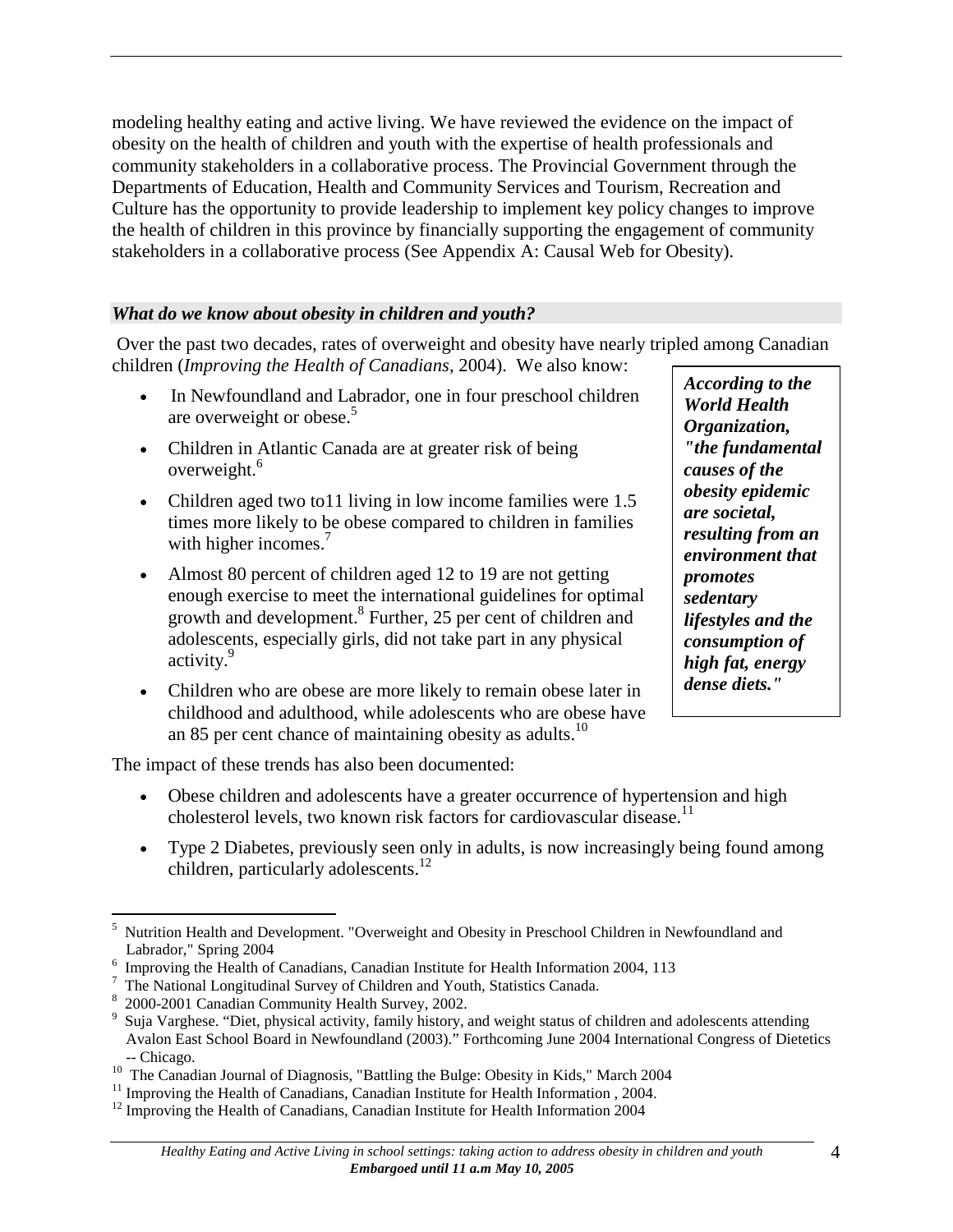- Obesity related morbidity is responsible for higher health care costs (hospitalizations, treatments, prescription use); data in 1997 estimated that \$3.5 billion of health spending was related to obesity.<sup>13</sup>
- Poor self esteem (increased risk for drug taking, smoking and other risky behaviours) is also associated with obesity.
- Regular exercise among youth declines as the grade of schooling increases. This decrease in activity with age is of considerable concern because these sedentary habits will likely be carried into adulthood. $14$

### *What opportunities do we have to make a difference?*

Children spend almost half of their waking day in school. The food and nutrition environment in our schools includes:

- food available in cafeterias and canteens and classrooms
- fundraising activities, such as bake sales, sub sandwich drives, and chocolate sales etc., and
- sporadic nutrition education in the curriculum from Kindergarten to Grade 9, and on an elective basis from Levels I through III

Schools are uniquely positioned to provide information on healthy eating and active living, to use the school environment to model and reinforce healthy behaviours, and to facilitate the harmonization of healthy living messages among the home, school and community. To ensure success in preventing obesity in children and youth, initiatives must include:

- the *commitment* of the Department of Education and school community (school districts, school administration, teachers and school councils) to support the creation of a healthpromoting school environment;
- the *engagement* of students in an issue identification and solution based approach to work with the school community to provide solutions to help create a healthier school environment. Peer-led programs regarding promotion, availability and value of healthy foods and the importance of active living have proven successful; and
- the *promotion and involvement* of parents, school staff, school food providers and the community in developing a healthy school environment.

Any initiative must incorporate a balanced approach to foster healthy attitudes towards healthy body image and positive self esteem. It is important that efforts to prevent obesity do not exacerbate disordered eating or inadvertently promote negative attitudes towards overweight children and youth.

 $\overline{a}$ 

<sup>&</sup>lt;sup>13</sup> Canadian Institute for Health Information Directions ICIS - Volume 9, No. 3)<br><sup>14</sup> An Ounce of Prevention – Public Health Rationale for the School as a Setting for Health Promotion: A report of the Provincial Health Officer, British Columbia, October 2003, 8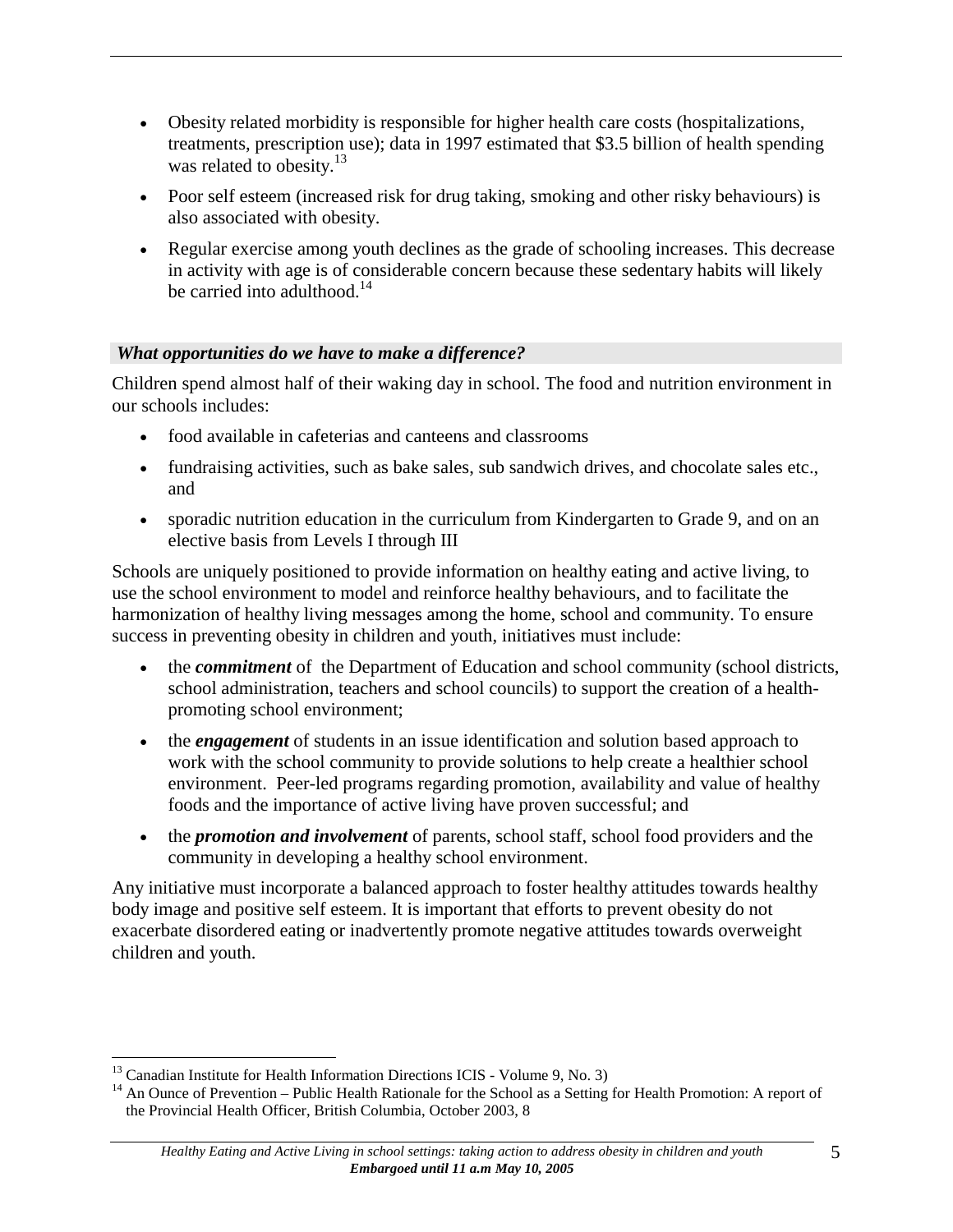## *What do we know about the healthy eating and physical activity environment in schools?*

According to the Coalition for School Nutrition Survey (2001), milk is the most prevalent item for sale in cafeterias and canteens. However, students do not always have healthy foods to accompany milk. The survey was conducted in all K-12 schools in the province and had a 72 per cent return rate. The survey found:

- Schools often served foods from the grill or deep fat fryer.
- In schools with canteens, the most common food items sold were ice cream and potato chips.
- Vending machines sold predominately soft drinks and sports drinks.
- Fewer than 50 per cent of vending machines included 100 per cent fruit juices as a choice.

Overall, 46 per cent of food offerings in cafeterias were considered nutritious. Canteens were marginally better at 53 per cent, while vending machines had 27 per cent nutritious choices. Since the study was carried out, there has been some limited improvement in the choices available from vending machines; however, the absence of policies or regulations governing the criteria for appropriate food items has meant these changes are spotty and inconsistent.

Approximately 60 per cent of schools do not have any specific food or nutrition policies or guidelines. Of those schools with such policies, their primary focus is on prohibiting food products relating to severe allergies such as peanuts or fish products. *Schools without policies or guidelines have the highest levels of non-nutritious food offerings.* 

In the same survey, school principals were asked about the physical activity levels of their students. On average, students in Grades One to Nine spent just under 18 minutes per day in a physical education program or just under one and a half hours per week. Among high school students, participation in a physical activity program was voluntary. The average participation rate for high school students was 58 per cent with an average of 27 minutes per day or 2 hours and 16 minutes per week.

# *What are best practices in preventing obesity?*

Two key school health issues that have immediate impact on the physical and cognitive development of children, as well as long term well being are healthy eating and active living.

*Healthy Eating* – Schools are providing students with healthy choices. The School Milk program is a successful example: 92 per cent of schools participate in the School Milk program. Reasonably priced milk is available to students and milk consumption and healthy eating is promoted through a variety of activities organized and supported by the School Milk Foundation of Newfoundland and Labrador.

The Kids Eat Smart Foundation of Newfoundland and Labrador also demonstrates how the community, government and corporate sectors can respond to meet the nutritional needs of children. The Foundation reaches about 20 per cent of the province's school children through more than 150 school breakfast, lunch or snack programs run by volunteers at schools and community centers. Kids Eat Smart supported programs offer students nutritious food choices thereby modeling healthy eating and supporting nutrition education.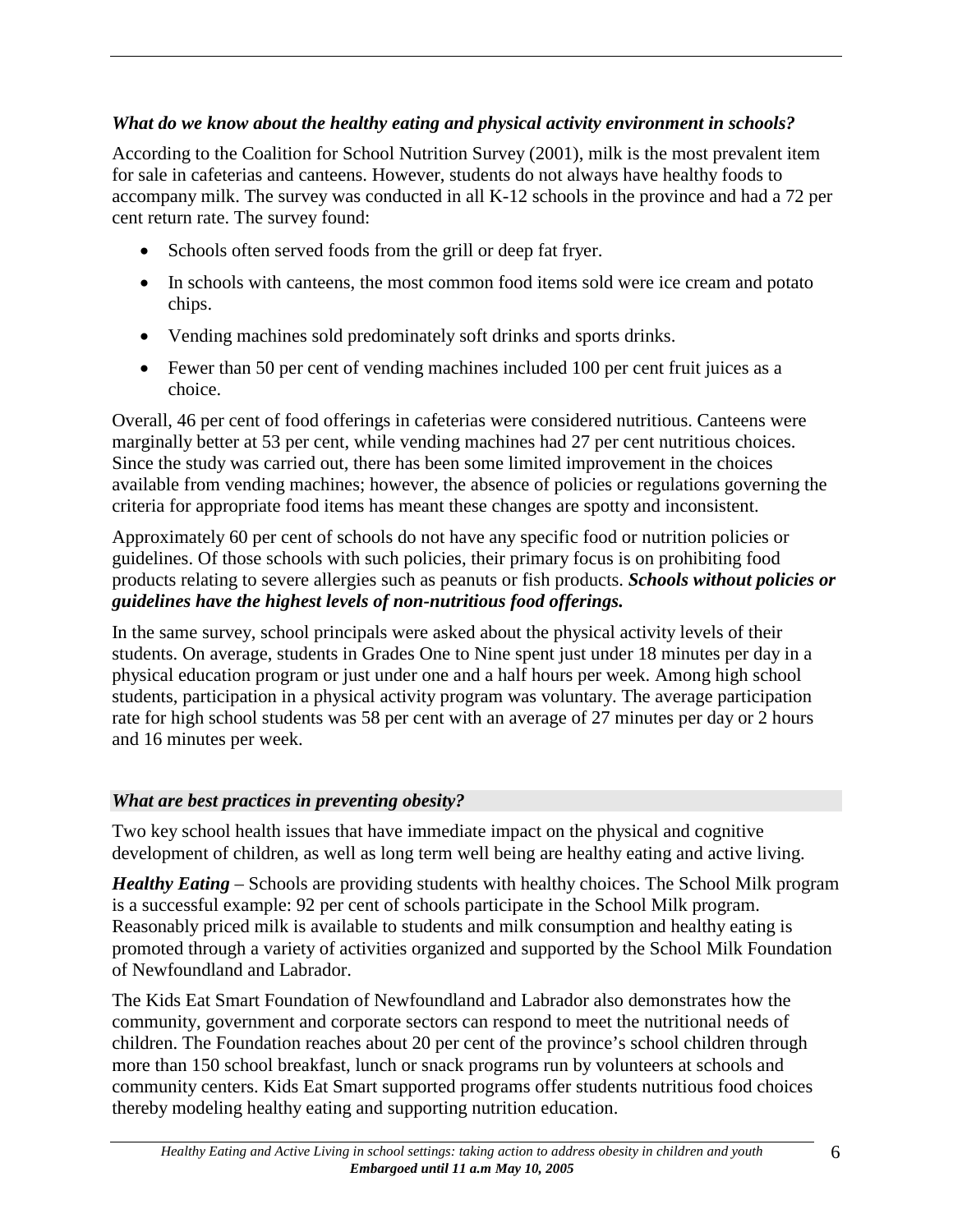The Foundation has recently launched a best practices initiative that encourages programs to offer more fruits, vegetables and milk products. It also provides nutrition education, menu planning, and other supports for its network of 4000 volunteers. This initiative provides volunteers with the knowledge and tools they need to make the healthiest choices possible when purchasing food for the program.

The environment in which children eat is also important. Recess and lunch breaks must take place at appropriate times and in suitable venues. As noted earlier, the food choices in school canteens and cafeterias do not consistently reflect the nutritional requirements as outlined by Canada's Food Guide to Healthy Eating. Furthermore, some schools do not have cafeterias and students eat at their desks or leave school premises. Creating a positive and relaxed environment for lunch in the school creates opportunities for learning, sharing and modeling healthy food choices between students and teachers.

**Active Living** – In this province, there are two pilot projects underway. In Central Newfoundland, five schools are taking part in the *Active Schools* program to help reduce childhood obesity by ensuring daily exercise and exposure to healthy lifestyles. In the St. John's area, three schools are currently participating in a field test for another *Active Schools* initiative. The March 2005 announcements by the Provincial Government making physical education mandatory for high school students as well as increasing the number of credits required before graduation are also important steps in improving activity levels in this age group.

*active healthy lifestyle include higher levels of selfesteem, lower levels of anxiety and stress, and an increased ability to perform challenging tasks (Canada Fitness & Lifestyle Institute, 2000).*

*Other benefits of an* 

Other provinces also have school initiatives promoting active lifestyles to children. *Ever Active* receives funding from three different provincial departments: Alberta Learning, Health and Wellness, and Community Development.

*Action Schools BC* is a best practice model designed to assist schools in creating individualized action plans to promote healthy living. Participating schools receive an in-service and one complimentary Classroom Action Bin per class from Grades 4-7 at the school. Classroom Action bins are filled with playground balls, skipping ropes, exercise bands, strength grippers, and valuable teaching resources. The intent is to create a balanced portfolio of physical activities that promote healthy living for all students.

*New research has shown that the best outcomes are achieved by those programs that provide information on and opportunities to model both healthy eating and active living.* As a study of students in the *Annapolis Valley Health Promoting Schools Project* showed, merely providing healthy food choices is not enough to make a difference in the obesity rate.<sup>15</sup>

Most recently, the provincial government of Nova Scotia announced a significant financial investment in supporting healthy eating and active living in the school environment. The Healthy Eating Nova Scotia strategy provides grants to schools that implement healthy eating and active living initiatives. The strategy is also funding additional staff (nine public health nutritionists and nine sports animators) to provide the necessary expertise at the local level.

<sup>1</sup> <sup>15</sup> American Journal of Public Health (2005) "Children's Lifestyle and School Performance Study (CLASS)."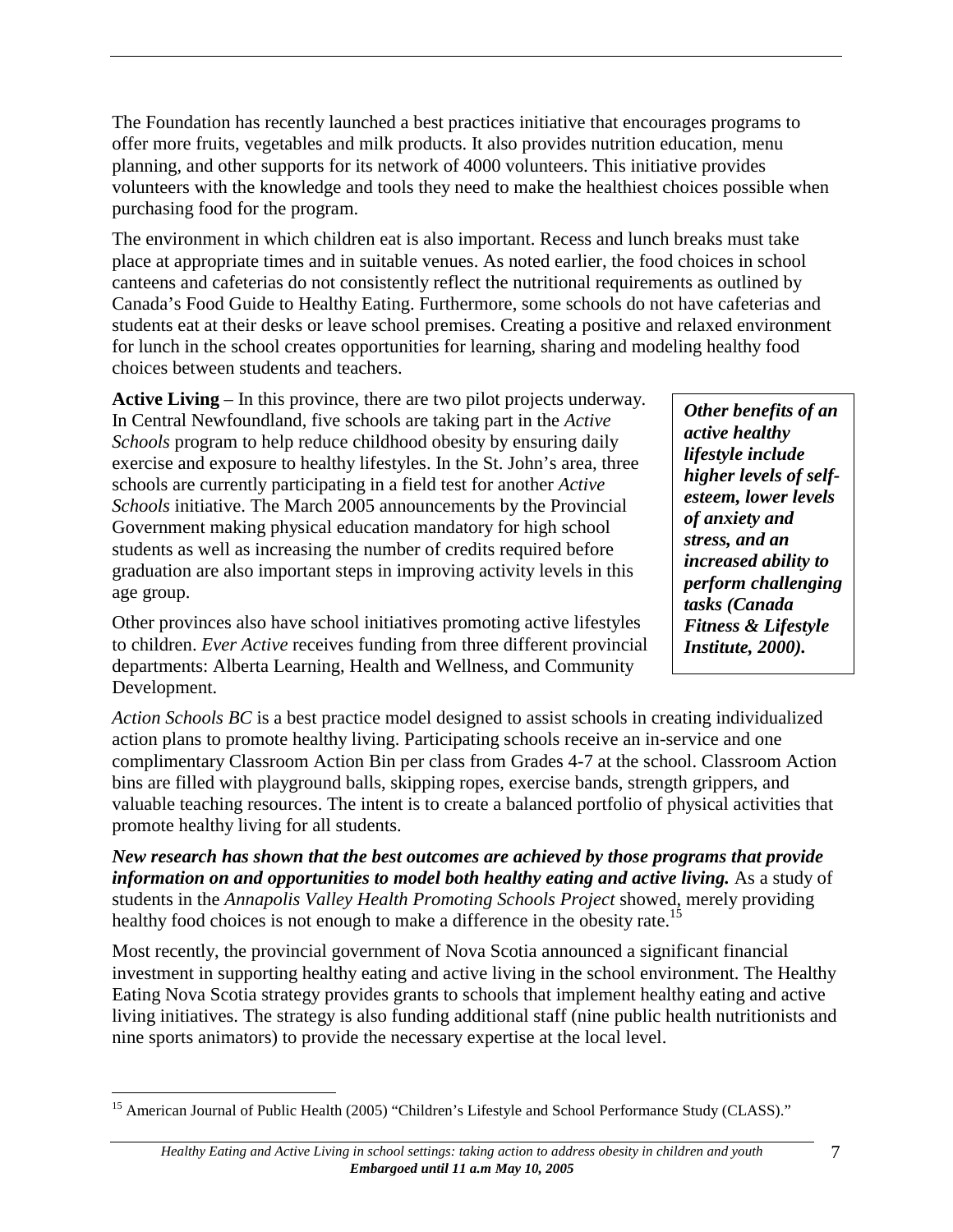*Go for the Green – Active and Safe Routes to School* has several initiatives to promote active transportation to school such as walking or cycling school bus, no idling zone for cars around schools, central pick-up and drop-off points that children walk to and from the bus and school/ home, physical infrastructure changes to calm traffic, park bikes, etc.

**Comprehensive School Health Model –** The model of Comprehensive School Health is promoted by the World Health Organization, and is used internationally. Comprehensive School Health is recognized as an effective way to improve students' health and their ability to learn. The goals of Comprehensive School Health are:

- to view health holistically,
- to use all opportunities for health,
- to harmonize health messages, and
- to empower children to act for healthful living

Comprehensive School Health involves the three components of Services, Environment and Curriculum. It allows for collaboration among and between these key components. Health messages should be harmonized throughout all three areas. The student is seen as central to the concept, and there should be strong links between home, school and community to provide a socially supportive climate. Collaboration is necessary between these three components so they can relate conceptually to each other and strengthen each other to make comprehensive school health effective as a model.

## *How can we make a difference today?*

The Government of Newfoundland and Labrador has the opportunity to implement healthy school food and active living policies (or regulations as appropriate) that build on the successes within our province and elsewhere. We recommend that:

- 1. The Provincial Departments of Education and Health and Community Services develop policies and provide human and financial resources for an implementation plan that ensures schools model healthy food choices by offering only healthy food and beverage selections in canteens, cafeterias, vending machines, school food programs, and developing and promoting guidelines for bagged lunches. Implementation of these policies should be completed within a three-year timeframe. The implementation process must provide the human and financial resources to involve the school, home and community to ensure education, awareness, action, and sustainability.
- 2. The Provincial Departments of Education and Health and Community Services develop policies and provide human and financial resources that ensure schools only offer healthy food and beverage choices during special events, fundraisers, and other activities deemed to be exceptional to regular school programming (such as sports tournaments, holiday concerts, and school leaving ceremonies). Implementation of these policies should be completed within a three-year timeframe. The implementation process must provide the human and financial resources to involve the school, home and community to ensure education, awareness, action, and sustainability.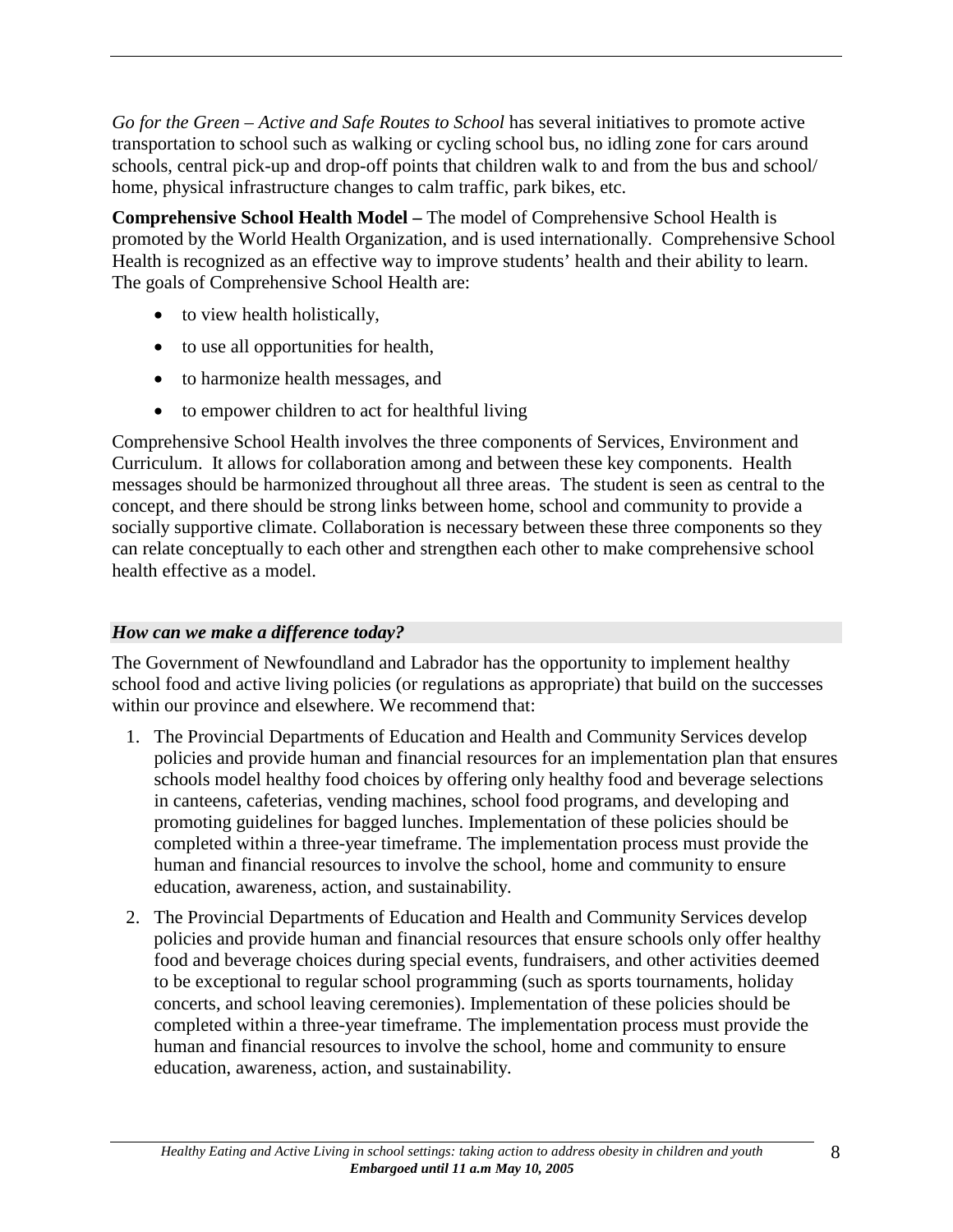- 3. The Provincial Government of Newfoundland and Labrador continue to give children and youth the opportunity to avail of healthy food and beverage choices in schools by continuing to support programs such as the Kids Eat Smart Foundation of Newfoundland and Labrador and the School Milk Foundation of Newfoundland and Labrador. Additional funding may be necessary to ensure availability of school feeding programs where a need has been identified as well as the increased cost of providing fruits, vegetables and milk products in these programs to school age children throughout the province.
- 4. The Provincial Departments of Education, Health and Community Services, and Tourism, Culture and Recreation develop policies and provide resources to ensure schools offer 30 minutes per day of quality daily physical education for all children from K to 12 as per the minimum standards set by the **Canadian Association for Health, Physical Education, Recreation and Dance (CAHPERD)**.
- 5. The Provincial Departments of Education, Health and Community Services and Tourism, Culture and Recreation financially support active living opportunities to encourage physical activity throughout the school day such as safe playgrounds, appropriate staffing and volunteer levels to monitor activity during breaks inside and outside school, and active transportation programs.
- 6. The Provincial Government of Newfoundland and Labrador establish a Provincial Committee with representatives of the Department of Health and Community Services, the Department of Education, the Department of Tourism, Culture and Recreation, the Dietitians of Newfoundland and Labrador, and others as agreed, to review, monitor and evaluate the impact of the implementation of the Healthy Eating/Active Living Initiatives in schools throughout the province.